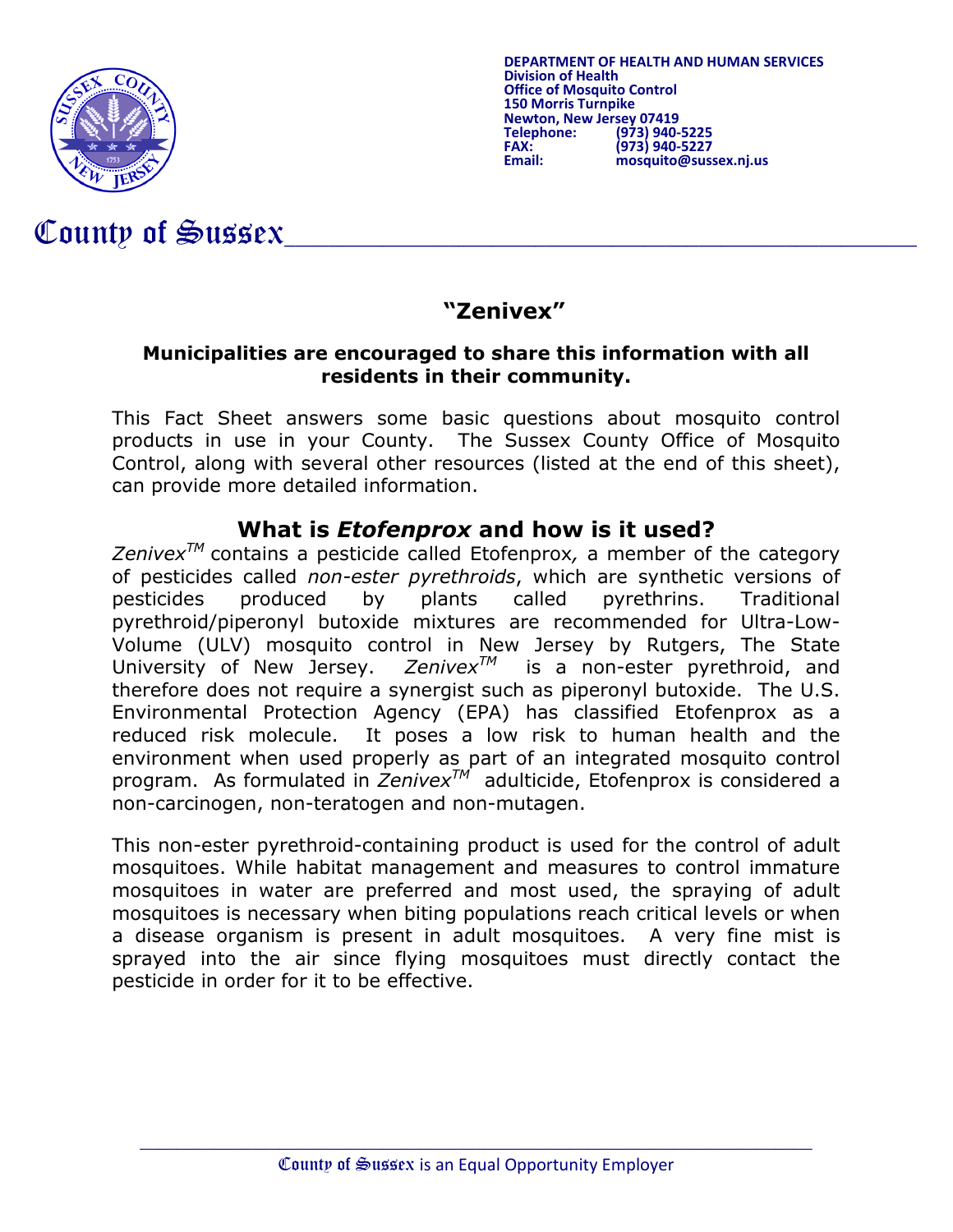#### **How can I reduce my exposure to Etofenprox?**

Because of the very small amounts of active ingredients released per acre, the risk to the general public from the use of non-ester pyrethroidcontaining products is minimal. Avoiding exposure is always the safest course of action. Any possible exposure risk can be reduced by following some common sense actions:

- Pay attention to notices about spraying found through newspapers, websites, automated telephone messages, or distributed by municipal, county or state agencies.
- Plan your activities to limit time spent outside during times of possible pesticide treatments.
- Move your pets, their food, and water dishes inside during ULV applications. Also bring clothing and children's toys inside.
- Stay away from application equipment, whether or not it is in use.
- Whenever possible, remain indoors with windows closed, window air conditioners on non-vent (closed to the outside air), and window fans turned off during spraying.
- Avoid direct contact with surfaces still wet from pesticide spraying. Do not allow children to play in areas that have been sprayed until they have completely dried (approximately one hour).
- If you must remain outdoors, avoid eye and skin contact with the spray. If you get spray in your eyes or on your skin, immediately flush and rinse with water.

#### **What are the symptoms of exposure to Etofenprox?**

Symptoms of over-exposure can include irritation to skin and eyes. The chance of experiencing these symptoms of over-exposure with proper use is low. You should contact your physician, other medical providers, or the New Jersey Poison Information and Education System (NJPIES) at 1-800-222- 1222 if you experience these symptoms following a pesticide spraying.

### **How long will Etofenprox last in the environment?**

The non-ester pyrethroid in Etofenprox has a half-life of 1.7 days in water and 4.4 days in soil. The Etofenprox molecule rapidly degrades in sunlight at the soil and water surface into its constituent elements Carbon, Hydrogen, and Oxygen.

### **Where can I get more information on this adulticide?**

The following are resources for more information regarding Etofenprox and mosquito control in your area (unless otherwise noted, available during normal business hours):